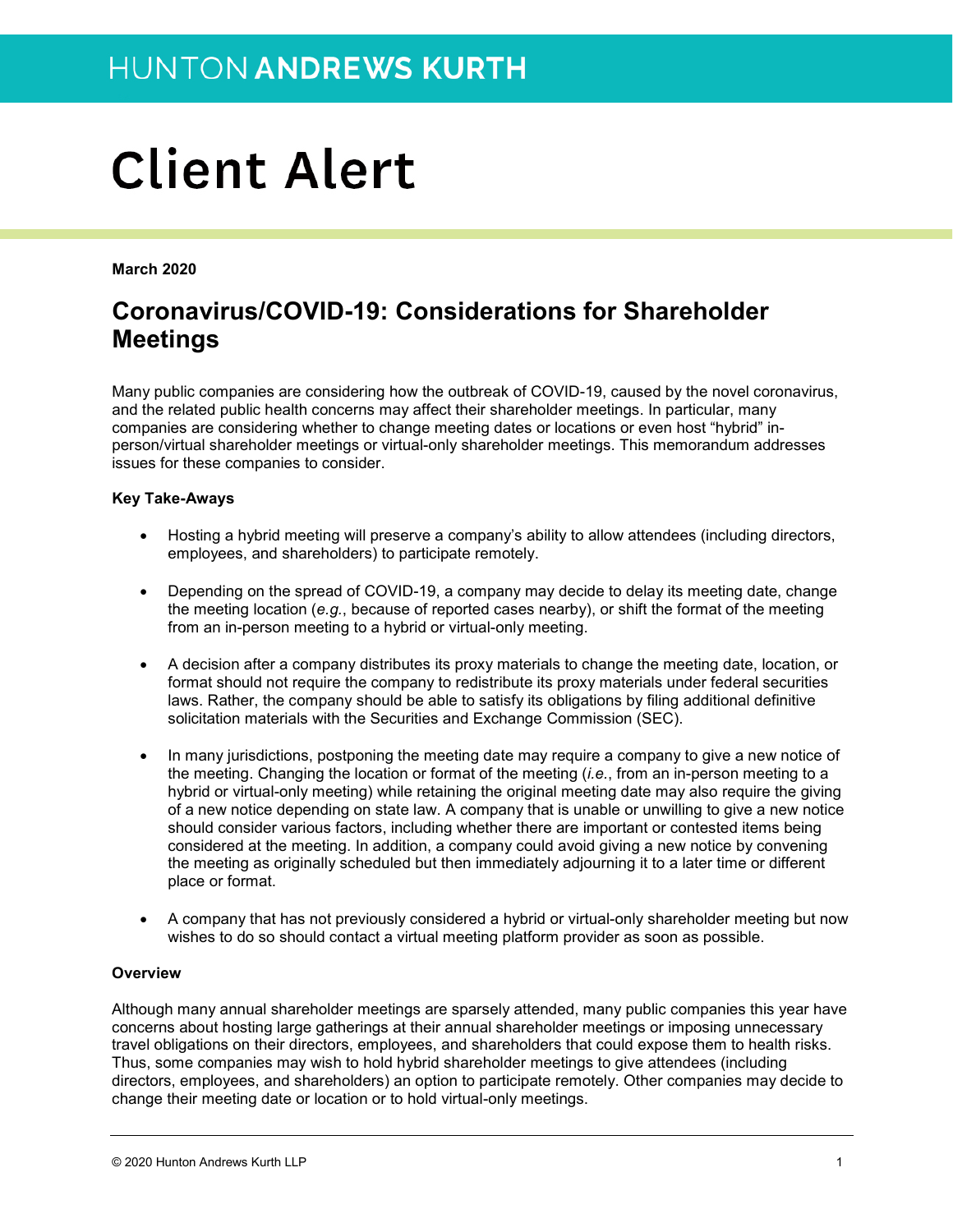#### **Key Legal Issues if a Change is Made after Distribution of Proxy Materials**

Companies have flexibility in delaying shareholder meetings. Under Delaware law, a corporation is required to hold an annual meeting every 13 months; however, the failure to hold a meeting within that time period does not render corporate action invalid.

Under federal securities laws, a company that decides to change its annual meeting date, location, or format should not need to redistribute its proxy materials. Instead, the announcement can be made by filing additional proxy solicitation materials with the SEC via EDGAR.

Under state law, a change in the meeting date, location, or format generally does not require a new record date as long as the meeting is held within 60 days of the original record date.

Companies may, however, need to give a new notice to their shareholders under state law. State law notices typically have to be given at least 10 days prior to the meeting date, although longer periods of time could be required depending on state law and the matters to be voted upon. Generally, a postponement of a shareholder meeting is typically viewed as requiring a new notice. It is less clear under state law whether a company must give a new notice if it keeps its meeting date and time but announces via an SEC filing and/or press release a change in location or decides to hold a virtual-only meeting.

While the conservative approach will always be to give a new notice, some companies may find themselves in situations in which mailing a new notice is impractical (*e.g.*, because the decision to change the meeting location or format is made less than 10 days before the meeting). In that situation, companies should consider whether there are important or contested items to be voted upon that might be challenged later because of the change (*e.g.*, due to alleged inadequate notice or claims that the directors were acting inequitably to affect the outcome of the vote). In the absence of contested items, companies may have strong equitable arguments that a public announcement of the change is sufficient, especially when done to protect the public health. In addition, even if a court held that a company did not give adequate notice, the "holdover rule" provides that the incumbent directors would continue to hold office until their successors are duly elected.

Companies could mitigate the risk of legal challenge by proactively including in their meeting notices a statement informing shareholders that they should monitor the company's press releases and website for important changes that might be made to the meeting as a result of the COVID-19 outbreak. For example, the notice could indicate that should the company decide to hold the meeting virtually, the company will issue a press release and update its website. In addition, as further described below, companies that give notice of hybrid meetings might similarly reserve the right to shift to a virtual-only meeting and advise shareholders that such shift will be announced via press release and on the company's website.

Finally, companies could avoid having to give a new notice by convening the meeting as originally scheduled and then immediately adjourning it to a different time, place, and/or format. Companies typically would publicly announce their intention to adjourn the meeting to reduce the chance that shareholders attend. Ultimately, a company that decides not to give a new notice will need to consider applicable state law and the risk that the meeting is later determined to have been improperly convened.

#### **Going Virtual-Only**

As we have previously [discussed,](https://www.huntonak.com/images/content/3/4/v2/34044/companys-guide-virtual-only-shareholder-meetings.pdf) there are numerous considerations in deciding whether to host a hybrid or virtual-only meeting, including whether to permit attendance by non-shareholders, how shareholders will present permitted shareholder proposals, how shareholders can ask questions, and how to decide which shareholder questions will be answered. This year, many companies may find that managing the risks relating to COVID-19 supports a decision to hold a virtual-only meeting.

It is not too late for companies to shift to a hybrid or virtual-only meeting, but we advise companies considering whether to hold a hybrid or virtual-only meeting to contact platform providers as soon as